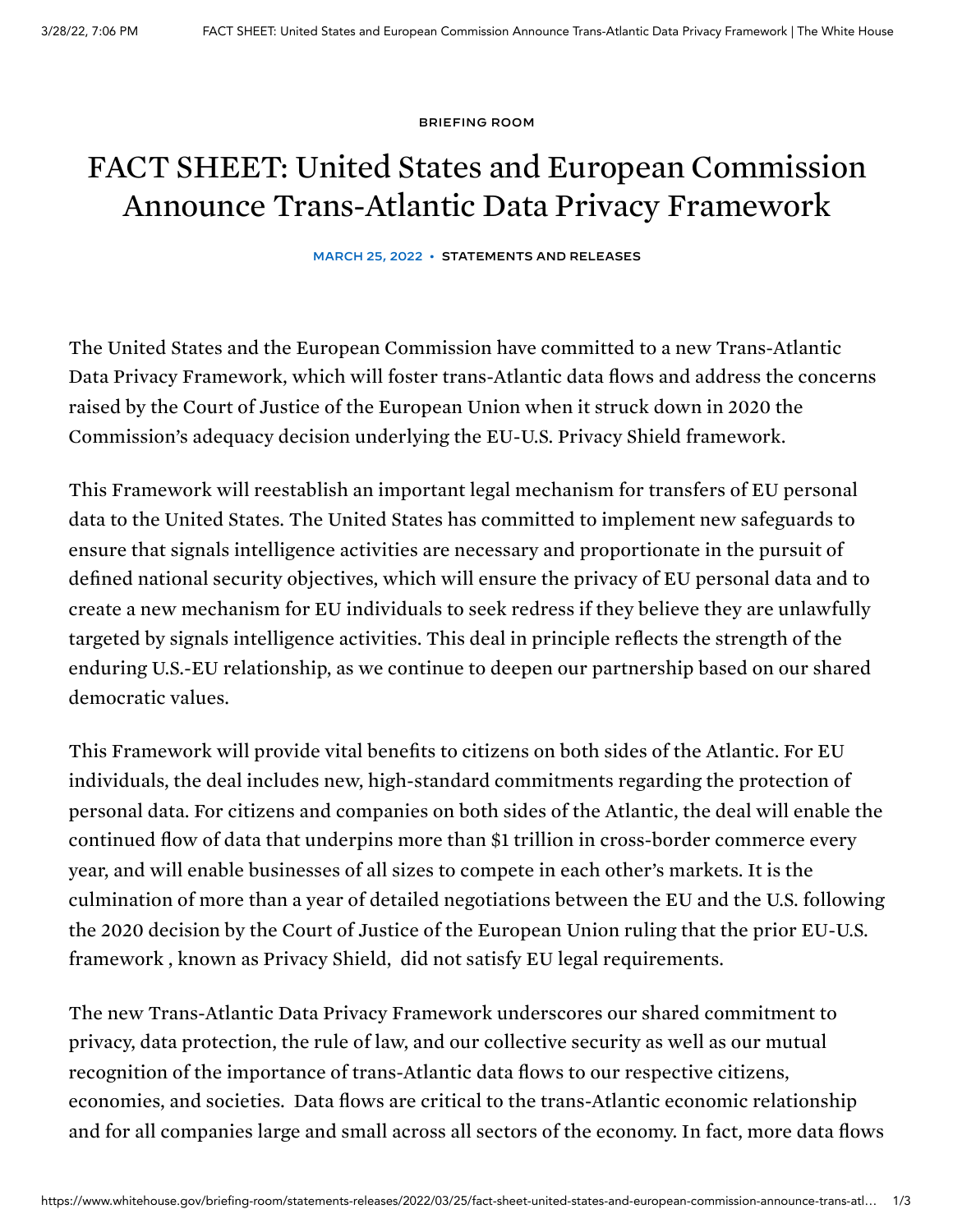3/28/22, 7:06 PM FACT SHEET: United States and European Commission Announce Trans-Atlantic Data Privacy Framework | The White House

between the United States and Europe than anywhere else in the world, enabling the \$7.1 trillion U.S.-EU economic relationship.

By ensuring a durable and reliable legal basis for data flows, the new Trans-Atlantic Data Privacy Framework will underpin an inclusive and competitive digital economy and lay the foundation for further economic cooperation. It addresses the Court of Justice of the European Union's *Schrems II* decision concerning U.S, law governing signals intelligence activities. Under the Trans-Atlantic Data Privacy Framework, the United States has made unprecedented commitments to:

- Strengthen the privacy and civil liberties safeguards governing U.S. signals intelligence activities;
- Establish a new redress mechanism with independent and binding authority; and
- Enhance its existing rigorous and layered oversight of signals intelligence activities.

For example, the new Framework ensures that:

- Signals intelligence collection may be undertaken only where necessary to advance legitimate national security objectives, and must not disproportionately impact the protection of individual privacy and civil liberties;
- EU individuals may seek redress from a new multi-layer redress mechanism that includes an independent Data Protection Review Court that would consist of individuals chosen from outside the U.S. Government who would have full authority to adjudicate claims and direct remedial measures as needed; and
- U.S. intelligence agencies will adopt procedures to ensure effective oversight of new privacy and civil liberties standards.

Participating companies and organizations that take advantage of the Framework to legally protect data flows will continue to be required to adhere to the Privacy Shield Principles, including the requirement to self-certify their adherence to the Principles through the U.S. Department of Commerce. EU individuals will continue to have access to multiple avenues of recourse to resolve complaints about participating organizations, including through alternative dispute resolution and binding arbitration.

These new policies will be implemented by the U.S. intelligence community in a way to effectively protect its citizens, and those of its allies and partners, consistent with the highstandard protections offered under this Framework.